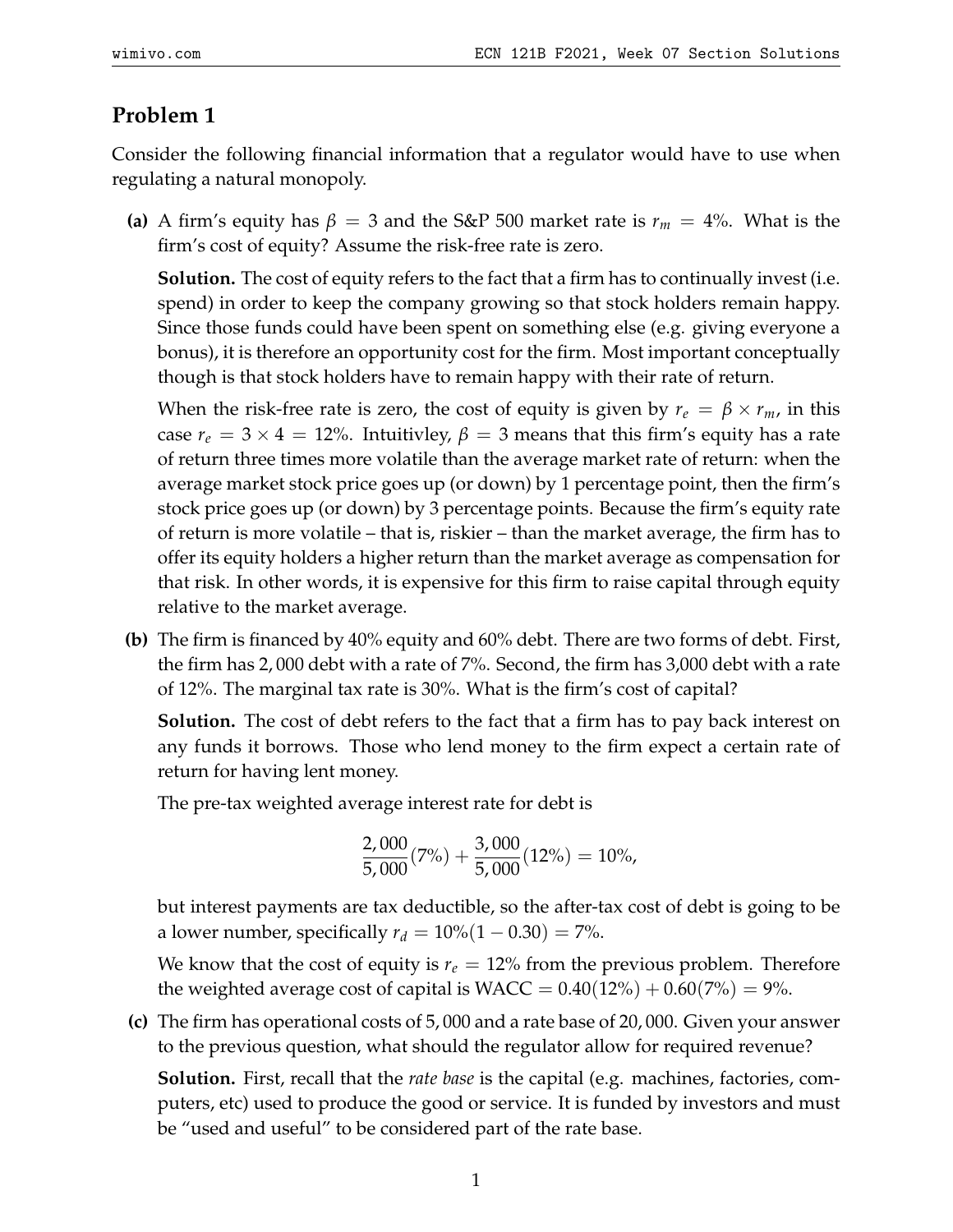Second, recall that*required revenue*is just enough revenue so that a natural monopoly can 1) cover its operational expenses, and 2) generate profit "at a level that is adequate to enable the utility to attract investors to finance the replacement and expansion of its facilities so it can fulfill its public utility service obligation." Required revenue is the amount that ensures a natural monopoly earns "normal" economic profit, i.e. zero economic profit. Any more and they're earning positive profit and therefore benefiting from their market power; any less and they are unable to remain economically profitable.

We have  $RR = 5,000 + (0.09)20,000$ , which gives  $RR = 6,800$ . This number allows the natural monopoly to cover its operational costs (which yields zero accounting profit) as well as to replace depreciated capital and fund investments (which yields positive accounting profit), but no more. Regulators set the rate of return (here at 9%) to ensure the required revenue is earned.

**(d)** The industry suddenly becomes riskier. Do you expect the firm's required revenue to increase or decrease?

**Solution.** When the industry becomes riskier, the regulator allows for a higher rate of return as compensation for that additional risk. This implies a higher required revenue for the firm. For example, the firm will have to issue debt at a higher interest rate, which increases the firm's cost of capital.

## **Problem 2**

Consider a monopolistic firm that manufactures frozen pizza (the upstream firm), and a monopolistic grocery store that sells the frozen pizzas to consumers (the downstream firm). The grocery store faces an inverse demand curve of  $P_D = 200 - Q$  from consumers. The marginal cost of manufacturing one pizza is  $MC = 40$ .

**(a)** If the two firms are separate, find the quantity of frozen pizza produced, the price charged by the pizza manufacturer, and the price charged by the grocery store.

**Solution.** Start with the grocery store, since we know its inverse demand curve.

$$
TR_D = (200 - Q)Q = 200Q - Q^2 \implies MR_D = 200 - 2Q.
$$

To maximize profit, it sets MR*<sup>D</sup>* equal to its marginal cost. The first key insight is that the marginal cost of a frozen pizza for the grocery store is the price it pays to obtain a frozen pizza from the frozen pizza manufacturer, *PU*. Therefore the profit maximizing condition is  $P_U = 200 - 2Q$ . The second key insight is that the preceding condition *is the inverse demand curve for the upstream firm.*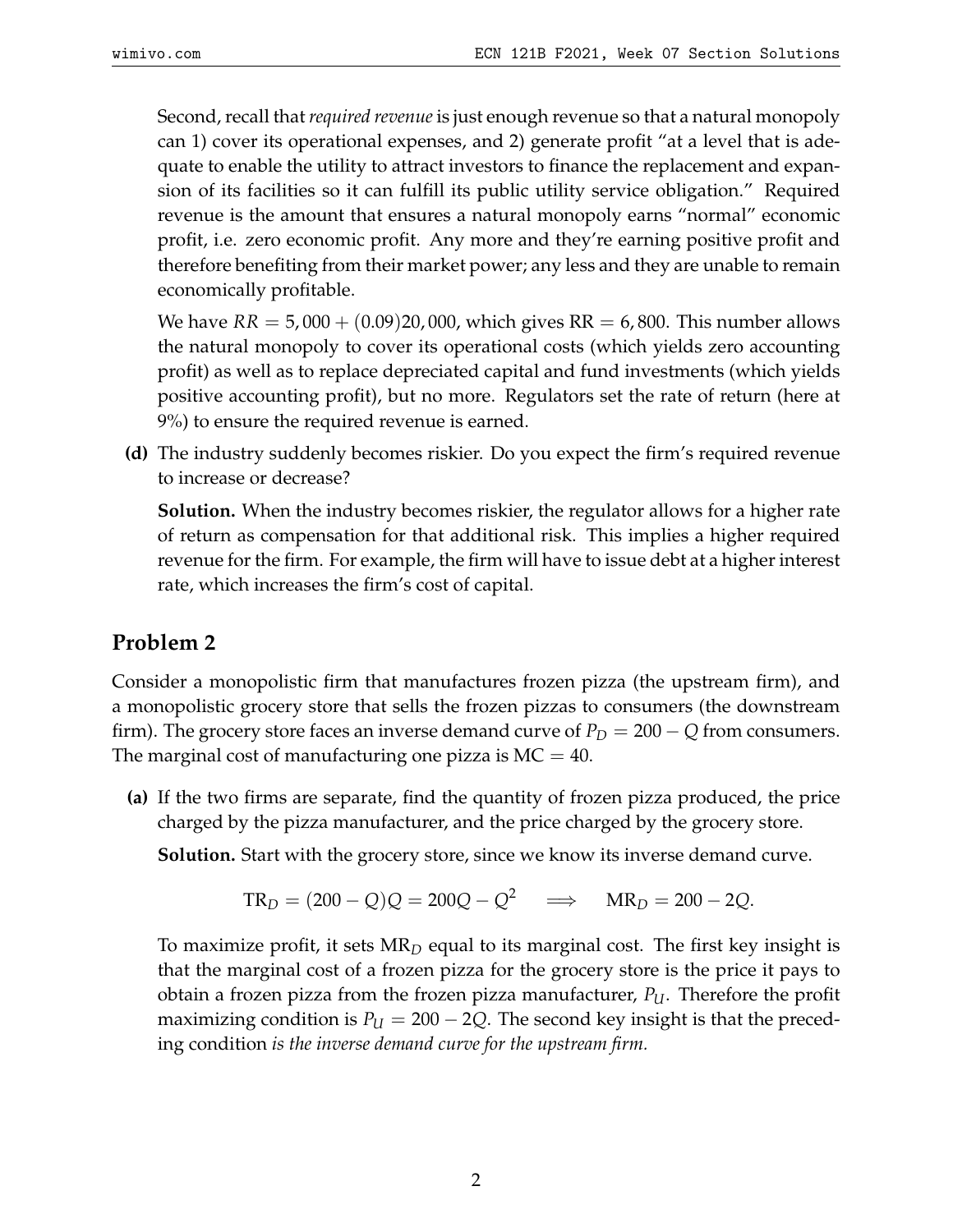Now we can complete the upstream firm. It has total revenue of

$$
TR_U = (200 - 2Q)Q = 200Q - 2Q^2 \implies MR_U = 200 - 4Q := 40
$$
  

$$
\implies Q^* = 40, P^*_U = 120.
$$

Notice that that pizza manufacturer sets its price 120 above its marginal cost of 40. This is one source of *marginalization*.

And now we can complete the downstream firm. The grocery store buys  $Q^* = 40$ frozen pizzas from the pizza manufacturer and sells them to the consumers at a downstream price of  $P_D^* = 200 - 40 = 160$ . Now notice that the grocery store sets its price 160 above its marginal cost of 120. This is the second source of marginalization. Point is, market power is being exercised in two separate points in the supply chain. That sounds bad for consumers, oui?



**(b)** Pre-merger, calculate consumer surplus, producer surplus, and total welfare. **Solution.** Visually the welfare components are as shown below.

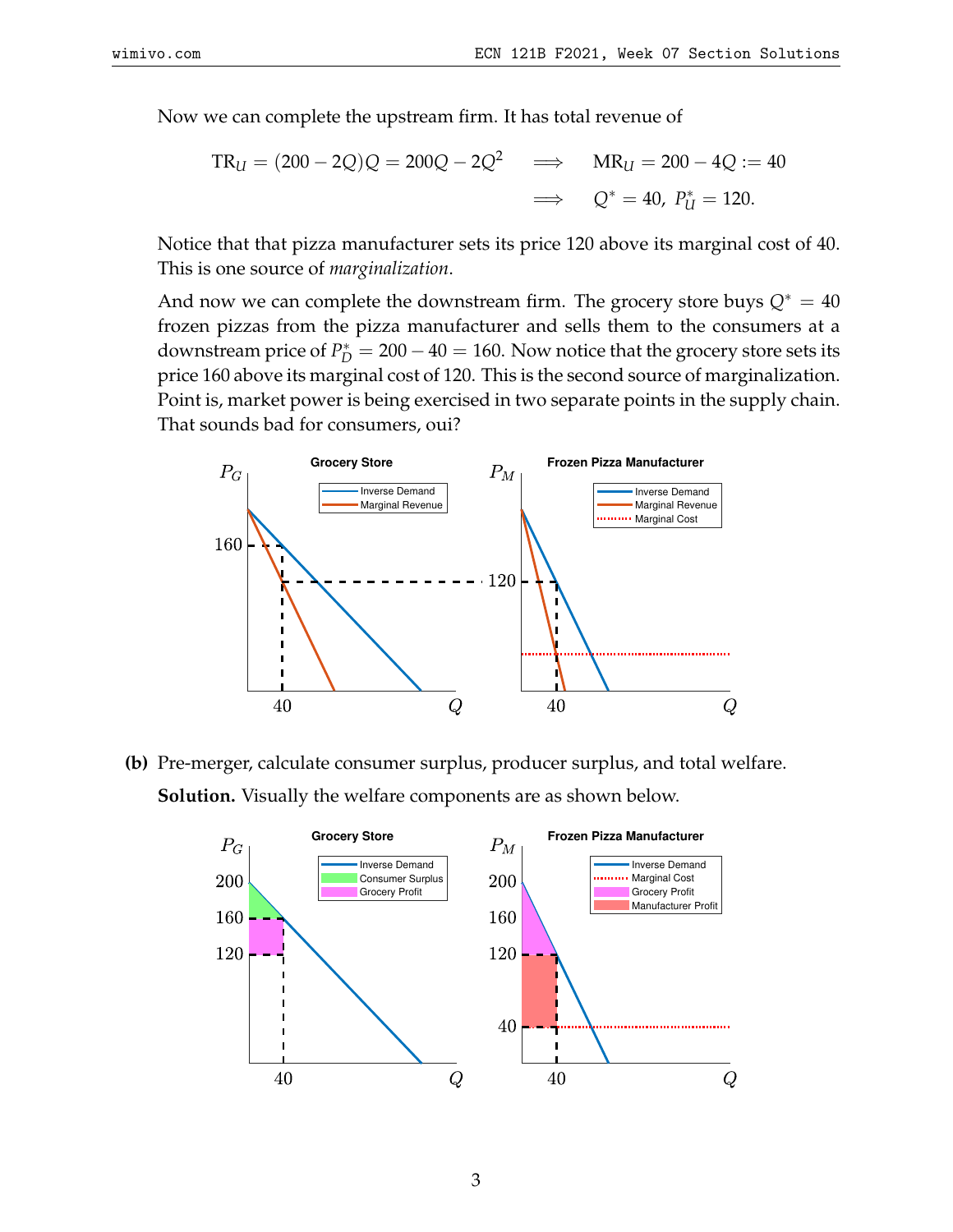The calculations are

$$
CS = 0.5(200 - 160)(40) = 800,
$$
  
\n
$$
PS_D = (160 - 120)(40) = 1600,
$$
  
\n
$$
PS_U = (120 - 40)(40) = 3200,
$$
  
\n
$$
TW = CS + PS = 5600.
$$

**(c)** If the two firms merge, find the quantity of frozen pizza produced, the price charged by the pizza manufacturer, and the price charged by the grocery store.

**Solution.** Now we just have a single firm facing the demand curve  $P = 200 - Q$ . Total revenue is

$$
TR = (200 - Q)Q = 200Q - Q^{2} \implies MR = 200 - 2Q := 40
$$
  

$$
\implies Q^{*} = 80, P^{*} = 120.
$$

After merging, the final price is lower and the quantity is higher. This is because now there is only one source of marginalization, since there is only one firm setting price above marginal cost. Sounds good for consumers, oui? But what about producers?

**(d)** Post-merger, calculate consumer surplus, producer surplus, and total welfare.

**Solution.** Consider the two graphs below. The graph on the left shows welfare for the entire market pre-merger—basically part (b) consolidated into a single graph whereas the graph on the right shows welfare for the entire market post-merger. It is clear that deadweight loss is smaller post-merger, consumer surplus is larger, and producer surplus is larger. Let's verify the former two.

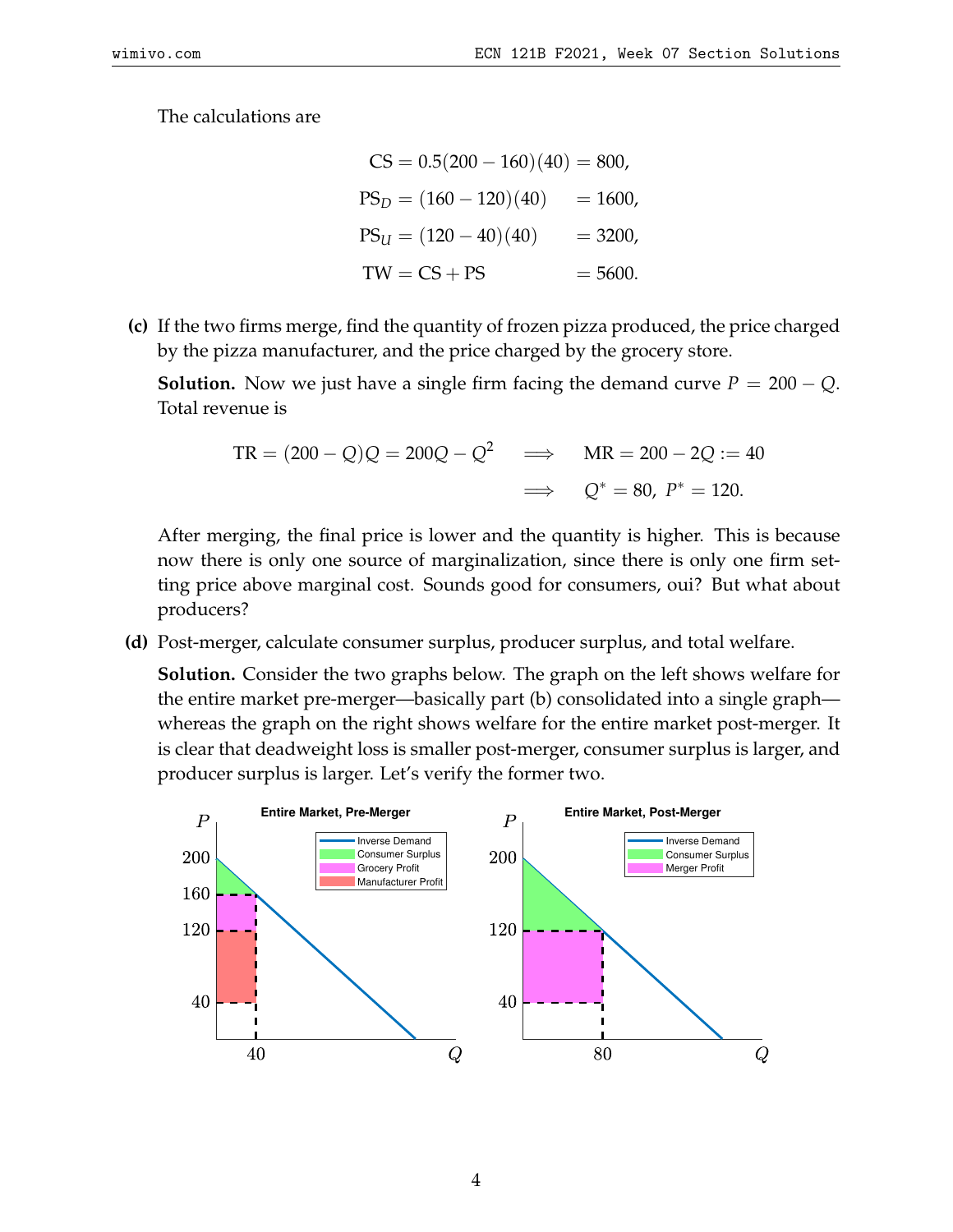The calculations are

$$
CS = 0.5(200 - 120)(80) = 3200,
$$
  
\n
$$
PS = (120 - 40)(80) = 6400,
$$
  
\n
$$
TW = CS + PS = 9600.
$$

Not only has consumer surplus increased, but producer surplus has also increased. A vertical merger of two monopolies therefore makes everyone better off by reducing double marginalization.

## **Problem 3**

Determine whether the following statements are true or false and explain why.

**(a)** An upstream firm and downstream firm should be most likely to merge when each firms' investments only benefit itself.

**False.** Suppose Firm A undertakes a costly investment that benefits both Firm A and Firm B. Firm A is therefore only receiving *part* of the benefit that it is paying for *fully*, which mitigates the extent to which Firm A might invest. But if the firms merge, then the new merged firm fully benefits from the investment that it is paying for (i.e. it is a *residual claimant*), so it is more likely to invest heavily; this creates an incentive for the firms to merge.

**(b)** If SANTOS and SAGASCO merged, then joint ownership of the Moomba processing plant would create a double marginalization problem.

**False.** First, we just showed that double marginalization is *solved* by joint ownership, not created by joint ownership.

Second, the big issue with the Moomba merger is that the Moomba processing plant is an *essential facility*: any firm must go through Moomba in order to reach the market, and therefore it forms a bottleneck in the market. The case packet says,

One possibility was a problem called vertical foreclosure: that other upstream companies might be denied access or sales to downstream customers or facilities. Other production companies might lose the opportunity of selling gas to SAGASCO's distribution company, for example, or might be dependent on the Moomba processing facility that the merged companies would control (pp. 7-8).

In other words, if the Moomba facility was owned and controlled by a single firm, but any firm must go through Moomba in order to reach the market... then it's pretty easy for the Moomba firm to just deny access to other firms, thereby killing off their competitors' business entirely.